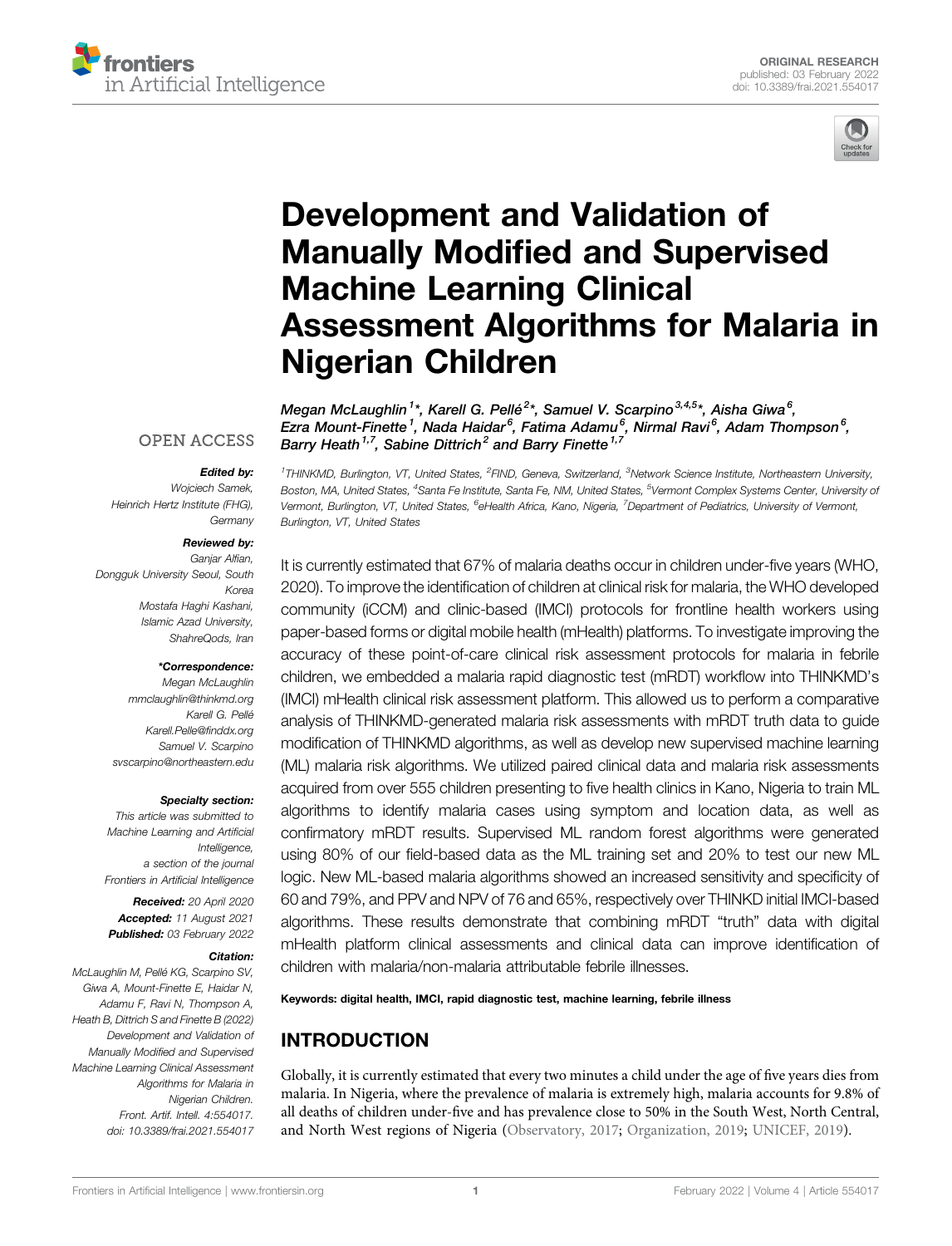A multiple indicator cluster Nigeria survey revealed that only 63.4% of children with a history of fever sought care from a health facility or provider. Of those who presented for care, only 13.8% received a malaria diagnostic test, with only 36.8% receiving antimalarial treatment, 20.6% being artemisinin-based combinations therapies (ACTs). In the Kano State region it was observed that 25% percent of children with fever sought care from a public facility, 14% from private facility and 1.9% from community health workers. Only 11.3% of these children received a malaria blood test. For children testing positive for malaria, only 9.1% were given ACT treatment, while 29.4% were given an antibiotic [\(Fund, 2017](#page-9-1)). These findings indicate that to improve mortality and morbidity of febrile children with malaria, there needs to be a significant increase in quality clinical risk assessment screening of children with fever linked with diagnostic testing and improved appropriate therapeutic intervention for children with positive malaria diagnostic tests.

Over 20 years ago, the WHO and UNICEF introduced community (iCCM) and clinic-based (IMCI) protocols for frontline health workers (FHWs), currently being used in paper-based forms or digital mobile health (mHealth) platforms, to reduce child mortality and morbidity in developing countries and in particular for malaria ([Gera et al.,](#page-9-2) [2016](#page-9-2)). Unfortunately in Nigeria, less than 25% of first level facilities, and 60% of health workers who care for sick children were trained in IMCI protocols since being introduced in 1997 [\(Fund, 2017\)](#page-9-1). Identifying febrile children who are at specific risk for malaria is very challenging, especially in resource poor countries. As an acute febrile illness, malaria presents similarly to most other febrile illnesses (fever, headache, vomiting, respiratory symptoms, and cold chills, etc.). A study investigating severe malaria indicated identification of malaria risk using only IMCI protocol was correct less than 30% of the time [\(Unitaid, 2018](#page-10-2)). This led to the WHO recommending that all suspected cases of malaria, identified using IMCI protocol, have a parasitological confirmation [blood smear, DNA amplification, and/or malaria rapid diagnostic test (mRDTs)] before treatment, to promote rational use of ACTs and antimicrobials.

Malaria rapid diagnostic tests (mRDT) are a simple and costefficient method for screening for malaria by FHWs [\(Mokuolu](#page-9-3) [et al., 2016\)](#page-9-3). A limitation of the current IMCI/ICCM algorithms is the limited access to alternative treatment and diagnostic tools beyond the mRDT. This contributes to poor linkage of clinical risk assessments, adherence to mRDT administration, inappropriate use of ACTs, as well as inappropriate prescription of antibiotics. Health workers also expressed uncertainty about how to manage non-malaria fevers because of a fear of making the wrong decision and losing patients to follow-up, that could ultimately lead to death, which would further decrease caregiver's trust in their effectiveness ([Johansson et al., 2016](#page-9-4)).

As such, there is a significant need for improved approaches for assessing and treating children with acute febrile illnesses that provide a more standardized approach leading to increased certainty about the causes of fever and the proper treatment and follow-up of patients. The ability to modify digital mHealth platform algorithms based on data driven analysis and testing, as well as using such data with diagnostic field-based diagnostic data to develop supervised Machine Learning (ML) algorithms, could prove to be a valuable approach to improve the accuracy of malaria assessment in children with malaria by FHWs.

Current ML studies have demonstrated their utility in identifying risk for various diseases including diabetes, tuberculosis, and cancer [\(Shinde and Rajeswari, 2018](#page-10-3)). To date, there is no evidence demonstrating the utility of MLbased malaria assessment algorithms as part of a digital mHealth tool leading to improved malaria risk assessments by FHWs. Using ML to accurately identify risk of specific illnesses based on current and historical datasets can be invaluable for the creation of specific clinical assessment algorithms for various febrile illnesses such as malaria ([Obermeyer and Emanuel, 2016;](#page-9-5) [Rajkomar et al., 2018](#page-10-4)).

In this study, we demonstrate the development and testing of new supervised ML malaria-risk algorithms, using field-based malaria-risk assessments, clinical data, and mRDT diagnostic data generated via the use of THINKMD's IMCI compliant mHealth platform, that could improve the identification of malaria in children with febrile illnesses by FHWs.

## MATERIALS AND METHODS

#### Study Design

From July to August 2018, THINKMD's application was utilized by seven Community Health Workers (CHWs) for four weeks in five primary health care facilities in Local Government Areas (LGA) of Kano State, Nigeria.

Assessments using the THINKMD mHealth tool with embedded malaria rapid diagnostic test (mRDT) were performed by CHWs on all children 2–59 months who presented with fever or history of fever over a four-week period to five participating clinics. Integrated Management of Childhood Illness (IMCI) designation of malaria risk for children were based on Nigeria's standard IMCI protocol for febrile illness assessment, specifically any child presenting with a history of fever OR having a current fever (>37.5° C) based on a thermometer-based measurement would be determined to be at risk for malaria and receive an mRDT. As such, recommendations of mRDT testing had the lowest possible IMCI recommended threshold. The data collected during the study were compared with historic data collected from the last 12 months from the DHIS2 Kano State region dataset provided by the Ministry of Health. For children not presenting with history of fever or with an axillary temperature, the mRDT test was not recommended. As a result, there were no individuals included in the data set deemed to not be at risk due to those criteria. All children were referred and/or treated as recommended by WHO and IMCI guidelines. [Figure 1](#page-2-0), Study Design.

#### **Technology**

For this study we utilized THINKMD's IMCI compliant mHealth platform [\(Finette et al., 2019\)](#page-9-6), with embedded mRDT workflow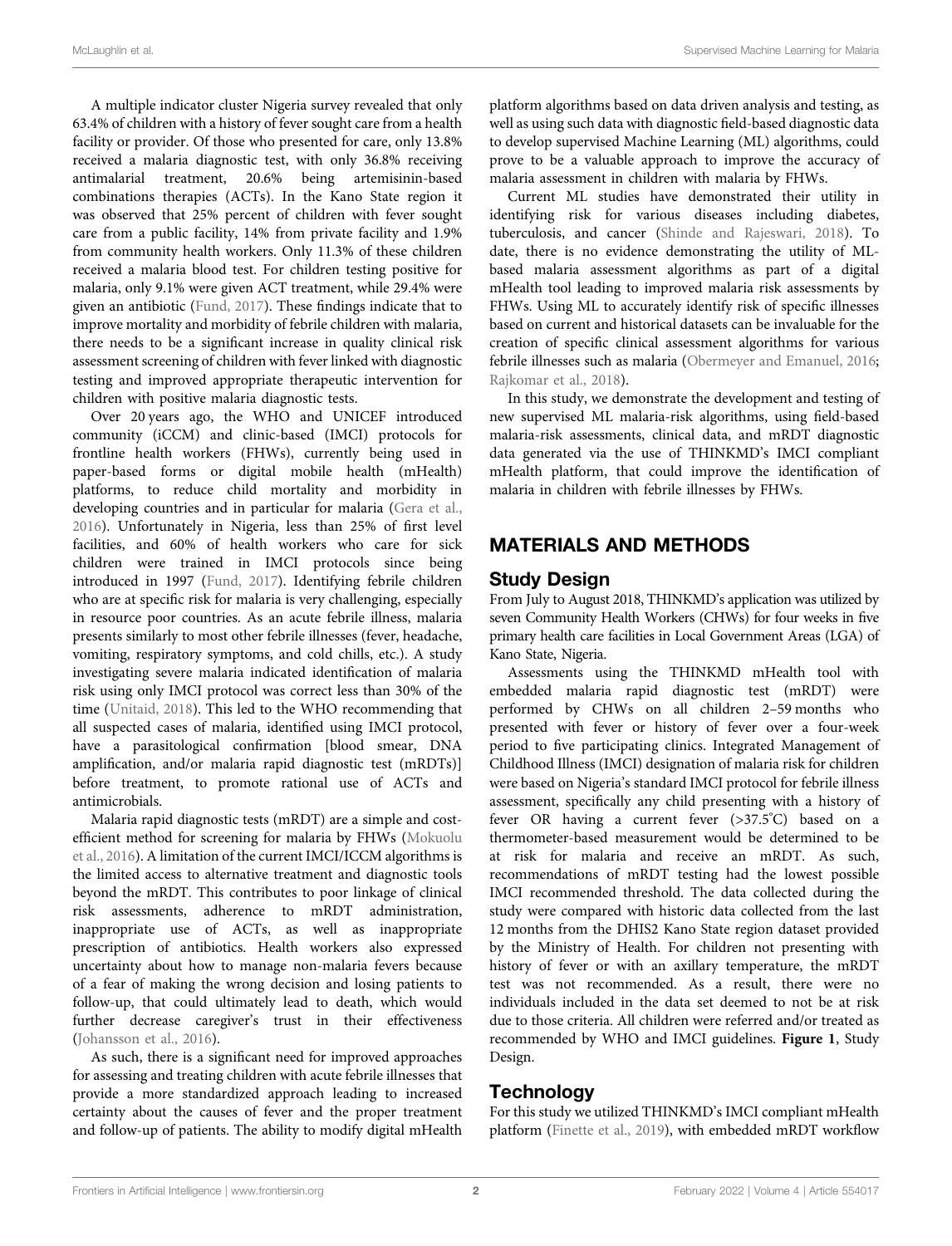

<span id="page-2-0"></span>and result capture capability. This tool obligates FHW users to acquire over 94% of all recommended IMCI data points to generate integrated clinical risk assessments for the most important clinical conditions affecting children from 2 months to 5 years, including malaria ([Finette et al., 2019](#page-9-6)). Previous validation results demonstrate that clinical assessments completed by FHW using THINKMD's mHealth tool had a specificity correlation between 84 and 99% to local health professionals performing blind assessments of the same child ([Finette et al., 2019](#page-9-6)). In addition, results from a separate study have demonstrated that utilization of the THINKMD mHealth tool resulted in a mean increase in WHO-IMCI adherence of 41% (from 30.6 to 71.4%) when observed, a WHO-IMCI adherence mean increase of 50.4% (from 30.6 to 81.0%) when captured through the THINKMD mHealth platform, as well as increased acquisition of IMCI key danger signs by >40%. This paper is currently in preparation.

## Embedded Malaria Rapid Diagnostic Test Workflow for Community Health Workers

Nigeria's standard IMCI workflow for febrile illness assessment specifies that any child presenting with a history of fever or having a current fever based on a thermometer measurement is at risk of malaria and should receive an mRDT, as mentioned above. In accordance with this policy, the THINKMD platform was modified to include a diagnostic step in the fever management branch whereby children presenting with a history of fever or a recorded axillary temperature of >37.5° C were recommended an mRDT. For children not presenting with history of fever or with an axillary temperature <37.5° C the mRDT test was not recommended.

Workflow for acquiring and documentation of mRDT results were embedded into the THINKMD mHealth tool to standardize

and ensure consistency of mRDT testing and results acquisition by CHWs. mRDT workflow panels included an automatically generated lab ID number, an embedded timer set appropriately for the specific mRDT test, and a panel for test results input. [Figure 2](#page-3-0). To improve accuracy of mRDT results, CHWs were only able to record mRDT results within the 15–20-min manufacturer recommended time frame. If this time window was missed, they were required to repeat the mRDT.

#### Study Sites and Participants

This study was conducted for 4 weeks in 5 primary health care facilities in Local Government Areas (LGA) of Kano State, Nigeria. These included 2 health clinics (Alfindinki and Tudun Murtala) and 3 health posts (Kantudu, Unguwa Jakada and Hotoro Danmarke). Study participants were children aged 2–59 months presenting with fever or a history of fever at the health care facilities.

Seven CHWs were trained for 1 day to use the THINKMD mHealth platform with the additional malaria diagnostic step. Nigerian CHWs in Kano State already conduct mRDTs in their regular routine as per Nigerian IMCI guidelines, therefore training emphasized following the manufacturer's instructions on test processing, and time window to read and input results.

This study was approved by the Committee on Human Research in the Medical Sciences at the University of Vermont Center, Vermont, United States, as well the Ministry of Health, Kano State, Nigeria.

#### Statistical Methods

THINKMD utilized two independent approaches to clinical logic refinement and testing: one that focused on modifications of its current"physician based" core logic by changing logic parameters of specific clinical data elements and the tolerance scores used to determine clinical risk for malaria; the other being the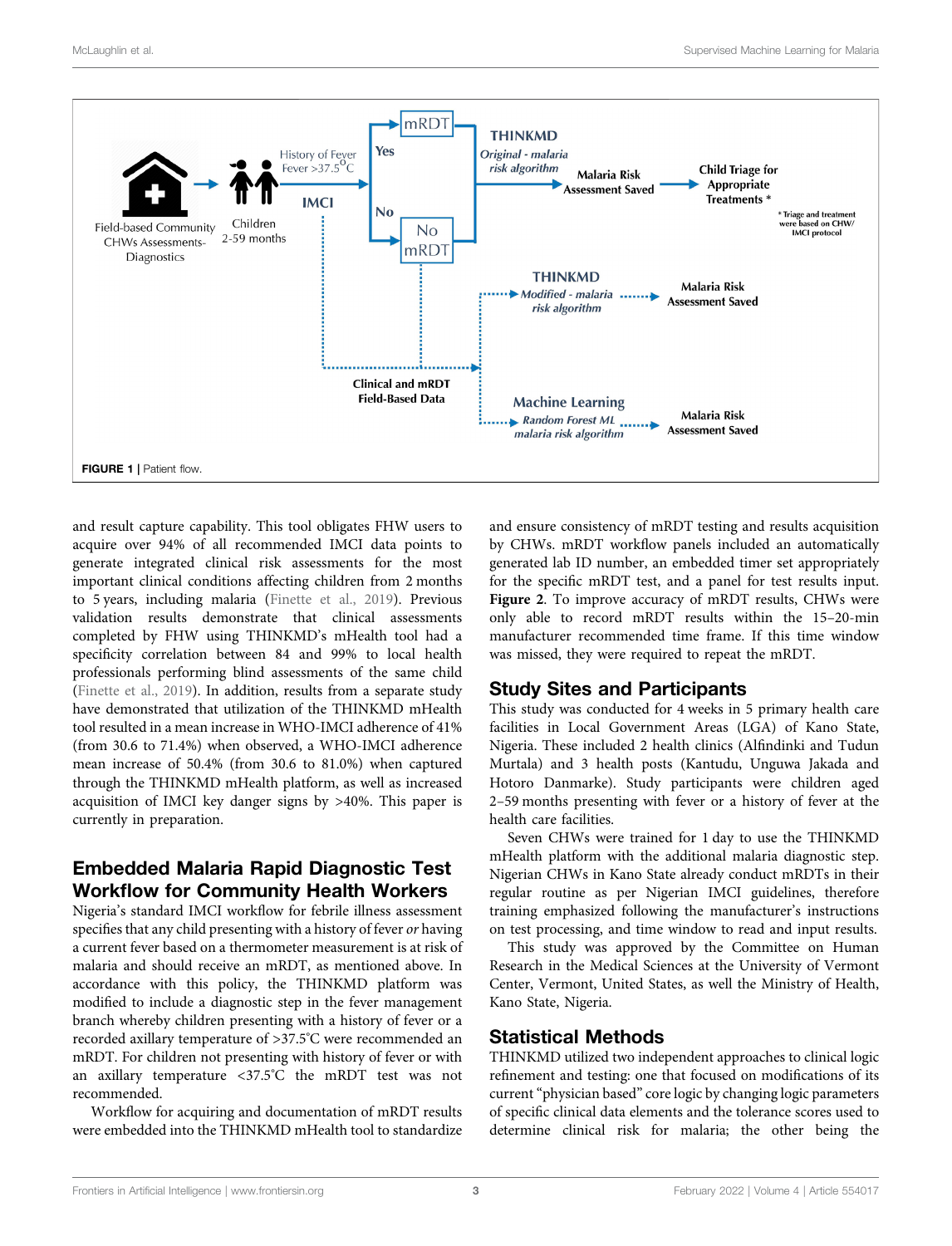

<span id="page-3-0"></span>development of ML logic initially developed from our current logic algorithms and testing using field-based truth data.

The main goals of our analysis were to:

- Refine THINKMD mHealth malaria "physician assessment" logic based on field-based data acquired in this study and compare the new logic assessments using the field-based datasets.
- Improve malaria risk assessment logic to improve identification of acute febrile patients who should receive mRDT screening and reduce the number where it is not indicated.
- Develop ML based malaria assessment logic using a supervised ML approach using field-based THINKMD malaria assessment data and algorithms, as well as current field-based data elements and mRDT truth data.

For this study, we initially tested THINKMD malaria risk assessment algorithms for field-based screening that had a higher criterion for generating a risk assessment for malaria than the IMCI based guidelines, the latter requiring that children had history or actual fever at presentation. This THINKMD malaria algorithm set was called, "original malaria algorithms." These original malaria algorithms required children to have evidence of fever, as above, as well as some evidence of a systemic infection/sepsis utilizing

additional specific malaria presenting symptoms, vital signs, and physical findings.

Specifically:

Fever + evidence of sepsis + 1 malaria specific symptom

- Risk of Malaria

To test whether we could modify these algorithms and test them using the same field-based clinical encounter data, we decreased the stringency of our assessment logic to more align with IMCI malaria risk assessment. These algorithms were called "modified malaria algorithms" which includes fever as a mandatory criterion as well as 1 additional key malaria symptom/clinical finding, such as headache or vomiting, for example.

 $Fever + 1$  malaria specific symptom  $=$  Risk of Malaria

Malaria Specific Symptoms:

- Fever
- Aching
- Cold chills
- Headache
- Sepsis
- Pain when moving neck
- Pale eyelids
- Vomiting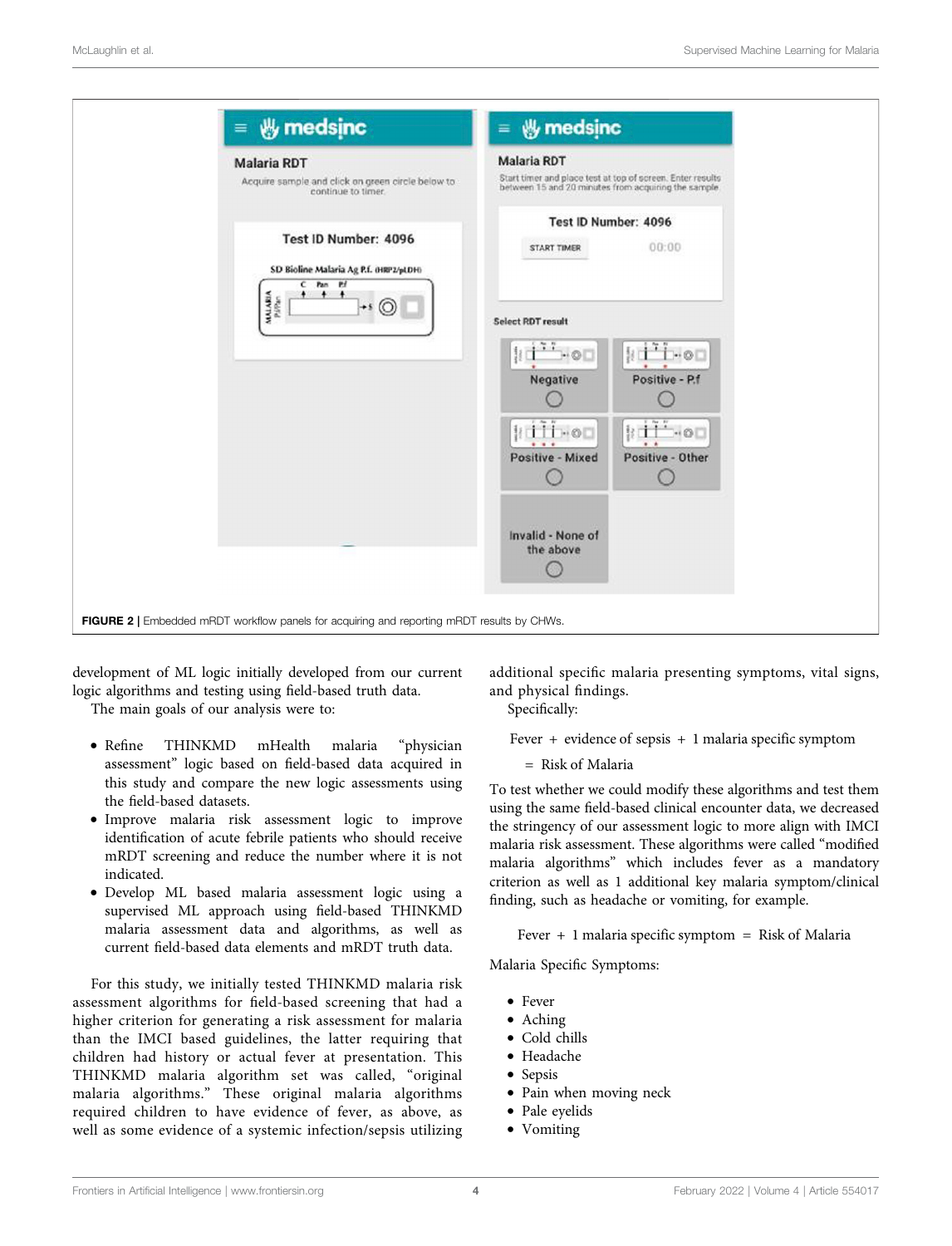Our interest in testing more stringent original malaria assessment logic was to gain insights whether we could accurately identify who presented with fever from a nonmalaria etiology, and to identify malaria more accurately in children with history of fever. We then utilized the field-based encounter data acquired in this study to manually test the accuracy of the alternative less stringent modified malaria algorithms.

Using paired mRDT results with clinical health data and THINKMD generated malaria risk assessments, we were able to perform a correlative analysis of the accuracy for our original and modified malaria risk algorithms compared to Nigeria's paper-based adaptation of standard IMCI identification of malaria risk. Comparative analysis of mRDT findings provided insights into the accuracy of both THINKMD malaria risk assessment algorithms with the goal of distinguishing patient's presenting with febrile illness symptoms to ensure appropriate diagnostic testing and therapeutic intervention.

We initially performed a comparative statistical analysis between THINKMD malaria risk assessment to Nigeria's IMCI paper-based approach and mRDT results using historical DHIS2 data collected within Local Government Area clinics in Kano State and reported monthly to the regional/national DHIS2 system throughout the year 2017. We then compared these data sets with the original malaria algorithms, as well as with an alternative modified malaria algorithm, comparing each to historical and current IMCI malaria-risk assessments.

To generate ML based algorithms using the mRDT results, we used random forest models to predict mRDT results using clinical data captured in THINKMD's mHealth platform as implemented in the R package random Forest v4.6-14 [\(Liaw](#page-9-7) [and Wiener, 2002](#page-9-7)). Briefly, we trained an ensemble of classification trees by generating 1,000 bootstrapped samples from our data with size equal to the total number of patients. This was done using the clinical data sets acquired by using the THINKMD risk assessment algorithms and the acquired mRDT results. Then, at each node in the tree, we randomly selected 50 predictors and chose the best subset of predictors to keep at each node using binary recursive splitting evaluated with a Gini index over our two classes (positive vs. negative mRDT result) ([Breiman, 2001](#page-9-8)). The resulting trees are not pruned. To classify patients, i.e., predict the mRDT result, patient data are evaluated by each of the 1,000 resulting trees. The most estimated class over all the trees, i.e., mRDT result with the most vote, is the final prediction. Variable importance was assessed based on the percentage of time each case in the outof-sample data set was misclassified when a given variable was excluded from the predictor set. For more detailed information, see [Breiman \(2001\)](#page-9-8).

Random forest ML-based development is considered a supervised ML approach compared to other methodologies and provides several advantages to other ML approaches in that the path to the endpoint ML is known, and it allows for the analysis of each data point and its importance in the generated ML logic. This can ultimately allow for platform modifications, importantly, the prioritization of data point acquisition to get <span id="page-4-0"></span>TABLE 1 | Summary of clinical malaria assessments and malaria RDT (mRDT) results.

| Total children seen during the study period                            | 555 |
|------------------------------------------------------------------------|-----|
| Total children with identified malaria risk as per IMCI                | 480 |
| Total excluded based on no identified malaria risk as per IMCI         | 72  |
| Total children with THINKMD positive malaria risk (original algorithm) | 205 |
| Total children with THINKMD negative malaria risk (original algorithm) | 350 |
| Total mRDTs administered                                               | 480 |
| Total negative mRDT tests                                              | 160 |
| Total positive mRDT for malaria (combination of the below)             | 320 |
| Total positive for mRDT for Plasmodium falciparum (Pf) malaria         | 280 |
| Total positive mRDT for mixed malaria parasites                        | 33  |
| Total positive for other malaria parasites                             | 7   |
| Total timed-out mRDTs                                                  | З   |
| Total inconclusive mRDTs                                               | 0   |
|                                                                        |     |

to the ultimate appropriate assessment, thus streamlining platform design and data acquisition while maintaining accuracy. For ML accuracy confirmation, the new clinical ML-based random forest algorithms can then be tested against a specific set of field-based testing sets that were not used to train the ML decision trees. The ML algorithm had access to the same information as the THINKMD risk assessment. The specific variables available for the machine learning algorithm are listed in [Supplementary Table S1](#page-9-9).

To assess the generalizability of our results, we performed n-fold cross validation by iteratively holding out 10% of the data, fitting the random forest on the remaining 90% and evaluating the results on the held-out set and performed leaveone-out cross validation by iteratively holding out all data from each of the five clinics, training on data from the remaining four and evaluating on the held-out set. Models were compared using sensitivity, specificity, positive predictive value (PPV), negative predictive value (NPV), and the F1 score (a composite of precision and recall).

To evaluate how many patient encounters are needed to effectively "train" the random forest model, data were incremented by subsampling 5% of the total data set in each simulation (5, 10, 20 ... 90%). For each subsample size, 1,000 training and testing (90/10 splits) loops were generated.

#### Malaria Rapid Diagnostic Test

SD Bioline Malaria Ag Pf/Pan RDTs (Standard Diagnostics Inc., Republic of South Korea) were provided to all study sites throughout the duration of the study and performed based on manufacturer's instructions and guided by the app. This mRDT detects HRP-2 antigen specific to Plasmodium falciparum and pLDH exhibited by all Plasmodium species.

#### Data Safety and Storage

Data were protected and stored on International Business Machines Cloudant Database as a Service. All access to cloud and data based is encrypted via HTTPS and passed through a REST full application programming interface with full authentication. There were nightly backups and replication of databases.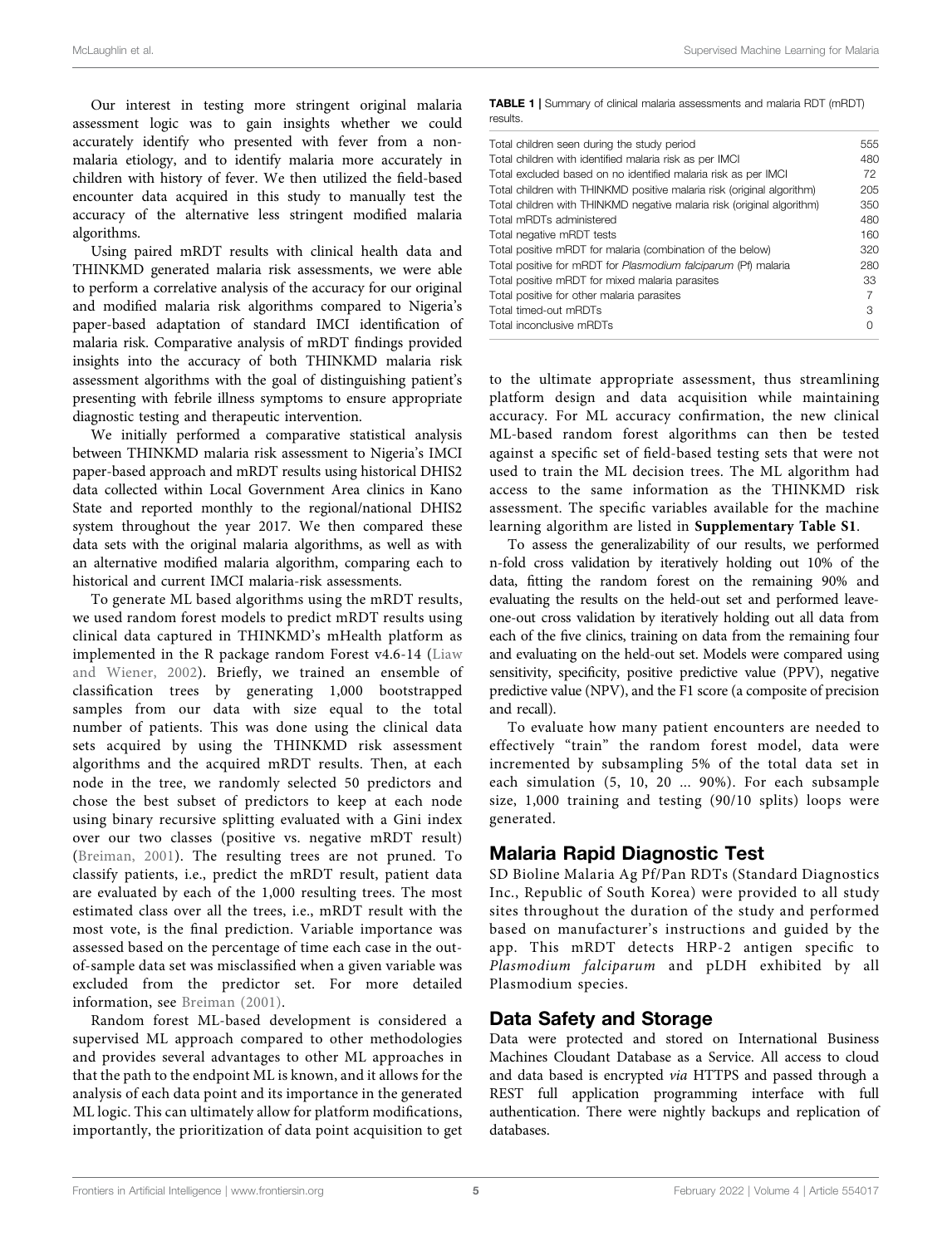<span id="page-5-0"></span>TABLE 2 | Historical DHIS2 data for malaria in Kano State, Nigeria 2017.

| Total number of children with fever | 4.621                   |
|-------------------------------------|-------------------------|
| Total number of mRDTs performed     | 4.595                   |
| Total number of (+) mRDTs           | 2,305 (True positives)  |
| Total number of (-) mRDTs           | 2,290 (False positives) |
|                                     |                         |

Datasets are available on request. Due to the sensitivity of the information collected, partners require all appropriate approvals by participating parties prior to sharing of data for any reason.

#### RESULTS

A total of 555 children were assessed by seven CHW at five sites during this one-month study. Among 480 children identified as at risk of malaria following IMCI guidelines, 66.7% had positive mRDT results and 33.3% had negative mRDT results. [Table 1](#page-4-0) summarizes the total assessments and RDT results for all children presenting to clinics for evaluations.

#### Comparison Between Paper Based IMCI Malaria Guidelines to THINKMD's Malaria Risk Assessment Algorithms

A comparison of positive predictive values (PPV) for malaria assessments was performed between historical IMCI malaria assessment data from DHIS2, [Table 2](#page-5-0), current IMCI data and for THINKMD original malaria algorithm, [Table 3](#page-5-1). When calculating the measures presented in [Table 3](#page-5-1), we used the mRDT result, i.e., positive or negative for malaria, as the ground truth. We expand on the potential implications of our decision to use the mRDT results as the comparator in the discussion.

One limitation of this analysis was that we were not able to determine Negative Predictive Values (NPV) for the IMCI data sets, as assessments identified as "no malaria risk" did not have an mRDT performed. Comparative analysis for PPV for malaria risk assessment between current and historic IMCI and original risk algorithms are summarized in [Table 3](#page-5-1).

Despite the PPV being similar between the current IMCI and original risk assessment algorithms the IMCI assessment captured more children with malaria than the original risk algorithm since the latter had more stringent criteria for generating a positive malaria risk assessment which is reflected with a low sensitivity. The observed improvement in the current IMCI assessment could be related to improved training and/or the variability in malaria risk assessment during the entire year,

which is seen in the historic IMCI data. Thus, when IMCI screening for high risk is used during low malaria risk season, PPV will decrease.

Of clinical importance is that many children who present for an acute illness health evaluation are found to have more than one clinical condition requiring therapeutic intervention. To see if we observed this in our sample, we looked at the distribution of other key integrated THINKMD clinical assessments and their associations with mRDT results. Interestingly, sepsis, a clinical condition indicative of infection, directly associated with fever, and highly correlated with malaria, was presenting quite evenly across both negative and positive mRDT results, [Table 4](#page-6-0).

Following this analysis, we wanted to evaluate our ability to manually modify THINKMD's malaria logic to increase its sensitivity by decreasing the stringencies to generate a malaria risk assessment, specifically the modified malaria risk algorithms. This algorithm would then be tested using the original field-based dataset and compared to the newly generated malaria risk assessments with the acquired mRDT truth data. The main change to this modified algorithm was to eliminate the criterion for evidence of sepsis in the malaria assessment as described above. A summary of these findings is summarized in [Table 5](#page-6-1).

For this analysis, using the same inputted data elements and the associated mRDT results for each patient we observed a significant increase in PPV for (+) mRDT for the modified vs the original malaria risk algorithms; a significant increase in NPV for (−) mRDT for the modified vs the original malaria risk algorithms; and an expected increase in sensitivity and decrease in specificity in the modified vs. the original malaria risk assessment logic. This analysis shows that using this approach, we can make modifications in the THINKMD malaria risk assessment algorithms and perform a statistical comparison using the same clinical data set and confirmatory mRDT data. This an important new approach for logic development that did not require new sets of field-studies to initially test.

## Validation and Comparison of ML Generated Malaria Risk Assessment Algorithms With Manually Developed Malaria Risk Algorithms Using mRDT Field-Truth Data

[Table 6](#page-6-2) summarizes a comparative analysis of ML based algorithms using both training sets and separate raw ML data sets vs field-based mRDT data sets. A standard random forest approach was employed, using 80% of our field-based data as our ML training set and 20% raw data to test newly generated ML

<span id="page-5-1"></span>TABLE 3 | Dichotomized statistical analysis between historical and current IMCI and original THINKMD malaria risk assessments algorithms.

| <b>IMCI-historic</b> | <b>IMCI-current</b> | Original THINKMD malaria algorithm |
|----------------------|---------------------|------------------------------------|
| <b>NA</b>            | <b>NA</b>           | 43                                 |
| <b>NA</b>            | <b>NA</b>           | 64                                 |
| 50.1                 | 67                  |                                    |
| <b>NA</b>            | <b>NA</b>           | 36                                 |
|                      |                     |                                    |

Abbreviations: IMCI, Integrated Management of Childhood Illness; mRDT, malaria rapid diagnostic test; PPV positive predictive value; NPV, negative predictive value.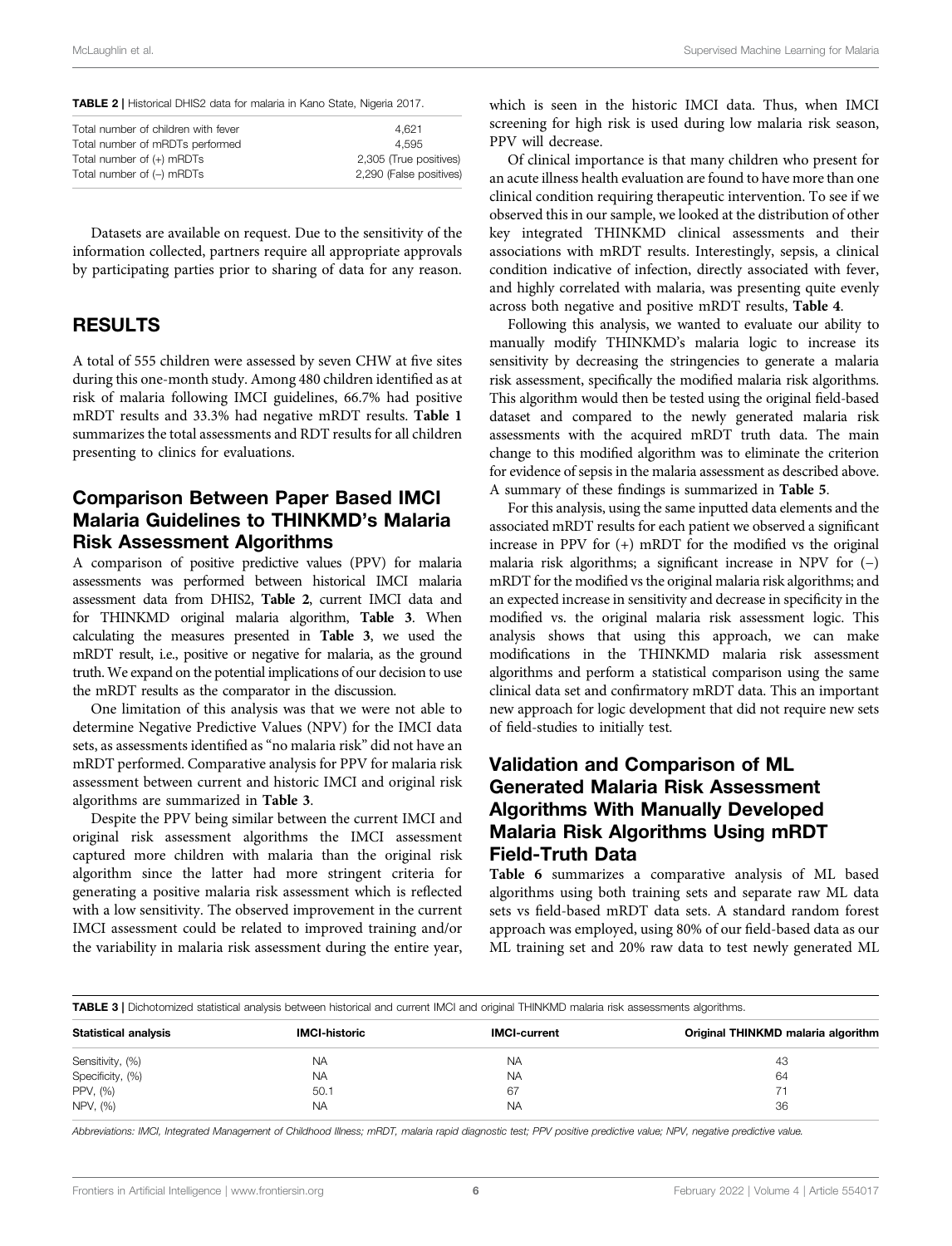<span id="page-6-0"></span>**TABLE 4 | Distribution of clinical conditions and severity variables identified by THINKMD's malaria risk algorithm compared to mRDT findings.** 

| <b>Clinical condition/Severity</b> | Positive mRDT ( $n = 320$ ) | Negative mRDT ( $n = 160$ ) | Not administered ( $n = 72$ )  |
|------------------------------------|-----------------------------|-----------------------------|--------------------------------|
| <b>Sepsis</b>                      |                             |                             |                                |
| None/Mild                          | 47%                         | 52%                         | 83%                            |
| Moderate                           | 53%                         | 48%                         | 16%                            |
| Severe                             | $\qquad \qquad$             | $\overline{\phantom{m}}$    | $\overline{\phantom{m}}$       |
| <b>Dehydration</b>                 |                             |                             |                                |
| Mild                               | 88%                         | 91%                         | 94%                            |
| Moderate                           | 10%                         | 7%                          | 4%                             |
| Severe                             | 1%                          | 2%                          | 1%                             |
| <b>Malnutrition</b>                |                             |                             |                                |
| Mild                               | 65%                         | 73%                         | 64%                            |
| Moderate                           | 34%                         | 26%                         | 35%                            |
| Severe                             | 1%                          | $>1\%$                      | 1% (inconclusive) <sup>a</sup> |
| <b>Respiratory Distress</b>        |                             |                             |                                |
| Mild                               | 86%                         | 84%                         | 87.5%                          |
| Moderate                           | 14%                         | 16%                         | 12.5%                          |
| Severe                             | -                           | -                           | $\overline{\phantom{0}}$       |

<sup>a</sup>No weight or MUAC acquired for these assessments.

<span id="page-6-1"></span>TABLE 5 | Performance statistics of modified vs. original malaria risk assessment algorithm compared to mRDT result.

| <b>Statistical analysis</b> | Original malaria risk assessment algorithm |                    | Modified malaria risk assessment algorithm |                    |
|-----------------------------|--------------------------------------------|--------------------|--------------------------------------------|--------------------|
|                             | (-) mRDT $n = 160$                         | (+) mRDT $n = 320$ | (-) mRDT $n = 160$                         | (+) mRDT $n = 320$ |
| Sensitivity, %              | 0.36                                       | 0.70               | 0.47                                       | 0.69               |
| CI.                         | $0.30 - 0.41$                              | 0.63-0.76          | $0.36 - 0.57$                              | $0.65 - 0.74$      |
| Specificity, %              | 0.70                                       | 0.36               | 0.69                                       | 0.47               |
| CI.                         | $0.63 - 0.76$                              | $0.30 - 0.41$      | $0.65 - 0.74$                              | $0.36 - 0.58$      |
| PPV, %                      | 0.63                                       | 0.43               | 0.23                                       | 0.87               |
| CI.                         | $0.55 - 0.70$                              | $0.38 - 0.49$      | $0.17 - 0.30$                              | $0.83 - 0.90$      |
| NPV, %                      | 0.43                                       | 0.63               | 0.87                                       | 0.23               |
| CL.                         | $0.38 - 0.49$                              | $0.55 - 0.70$      | $0.83 - 0.90$                              | $0.17 - 0.30$      |

Abbreviations: CI, Confidence interval; mRDT, malaria rapid diagnostic test; PPV, positive predictive value; NPV, negative predictive value.

<span id="page-6-2"></span>

| TABLE 6   Confusion matrix for THINKMD ML malaria assessment. |                                                          |                                                               |  |
|---------------------------------------------------------------|----------------------------------------------------------|---------------------------------------------------------------|--|
| mRDT result                                                   | ML training set malaria<br>assessment<br>correlation (%) | ML raw test data<br>set malaria assessment<br>correlation (%) |  |
| $(-)$ mRDT                                                    | 0.98                                                     | 0.74                                                          |  |
| $(+)$ mRDT $(Pf)$                                             | 0.99                                                     | 0.70                                                          |  |
| (+) mRDT (mixed)                                              | 0.99                                                     | 0.95                                                          |  |
| (+) mRDT (other)                                              | 0.99                                                     | 0.99                                                          |  |

Abbreviations: ML, machine learning; mRDT, malaria rapid diagnostic test; Pf, Plasmodium falciparum.

logic. We observed a 98–99% correlation of our ML algorithms with our training data sets from field based clinical data vs mRDT results and between 70–99% correlation between ML generated malaria risk algorithms with the raw clinical field-based data sets and mRDT results that were not used for ML training.

A statistical comparison between THINKMD's original malaria risk algorithms and the newly generated ML malaria risk algorithms vs. mRDTs is shown in [Table 7](#page-7-0). Performance for both THINKMD and the ML malaria risk algorithm was quantified separately on both the training (80%) and testing (20%) portions of the data set.

These data reveal that the newly generated THINKMD ML based malaria risk assessment algorithms overall improved point of care assessment of malaria risk compared to the original THINKMD malaria risk assessment algorithms used for the field-based study. Specifically, we were able to demonstrate that for falciparum malaria, even with only 280 "positive" patient encounters and 160 "negative" patient encounters, new ML algorithms can be generated and tested with prior study data that improve upon the current THINKMD malaria risk assessment algorithms. For positive mRDTs, ML significantly improved THINKMD malaria risk assessment specificity (36–64%) and PPV (43–67%) with a minimal increase in both sensitivity and NPV. For negative mRDTs, ML significantly improved THINKMD malaria risk assessments for specificity (70–98%), PPV (63–87%) and NPV (43–75%) with a decrease in sensitivity from (36–29%).

For diseases with non-specific symptomology, location as it pertained to temperature assessment could be identified as an important predictor during the development of new ML based malaria risk algorithms. Combining the location and symptom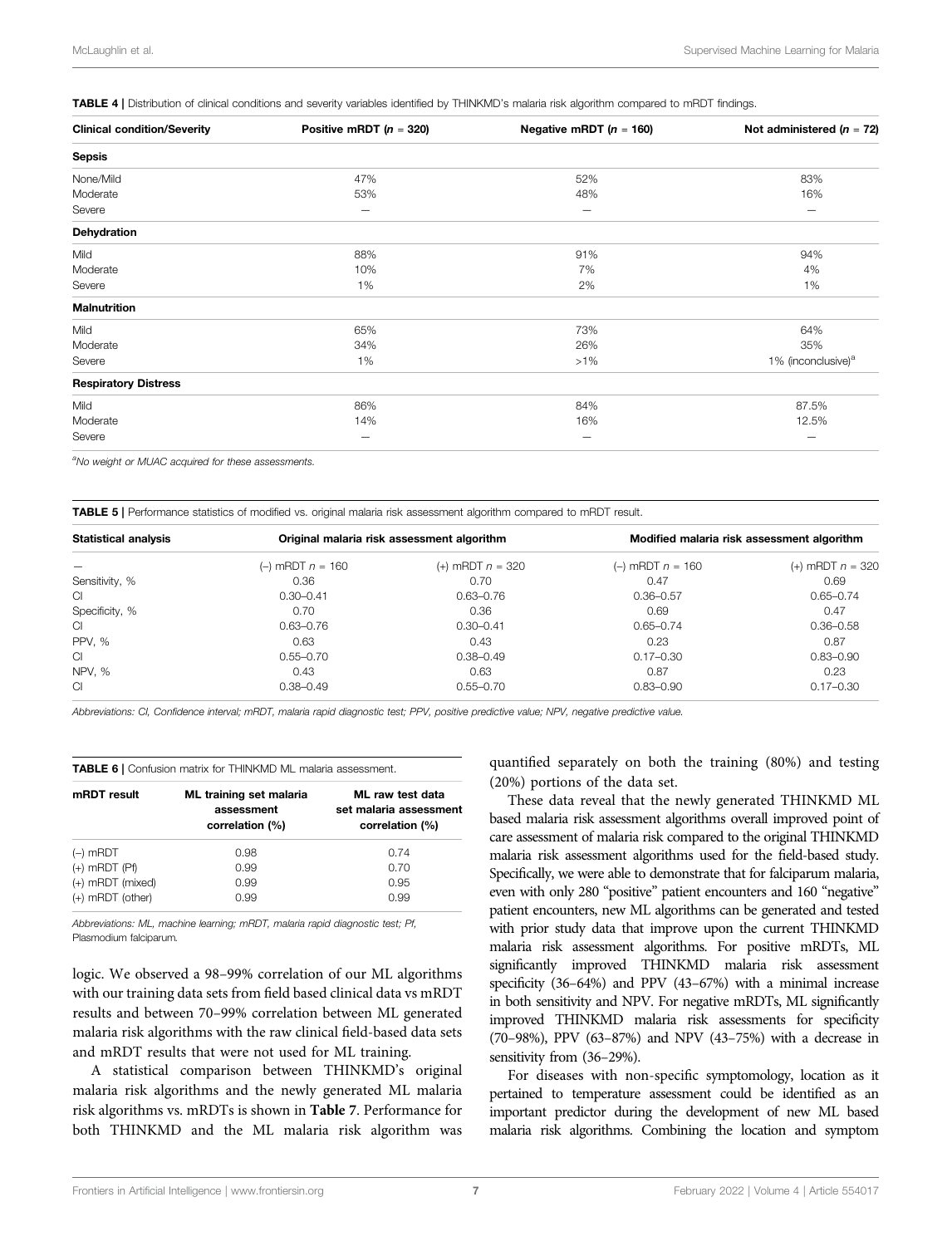| Statistical analysis     | Original malaria risk assessment algorithms |                    | ML malaria risk assessment algorithms |                    |
|--------------------------|---------------------------------------------|--------------------|---------------------------------------|--------------------|
| $\overline{\phantom{0}}$ | (-) mRDT $n = 160$                          | (+) mRDT $n = 320$ | $(-)$ mRDT $n = 160$                  | (+) mRDT $n = 320$ |
| Sensitivity, %           | 0.36                                        | 0.70               | 0.29                                  | 0.73               |
| СI                       | $0.30 - 0.41$                               | $0.63 - 0.76$      | $0.15 - 0.44$                         | $0.61 - 0.84$      |
| Specificity, %           | 0.70                                        | 0.36               | 0.98                                  | 0.64               |
| СI                       | $0.63 - 0.76$                               | $0.30 - 0.41$      | $0.95 - 1.0$                          | $0.52 - 0.76$      |
| PPV, %                   | 0.63                                        | 0.43               | 0.87                                  | 0.67               |
| СI                       | $0.55 - 0.70$                               | $0.38 - 0.49$      | $0.69 - 1.0$                          | $0.55 - 0.78$      |
| NPV, %                   | 0.43                                        | 0.63               | 0.75                                  | 0.70               |
| СI                       | $0.38 - 0.49$                               | $0.55 - 0.70$      | $0.66 - 0.83$                         | $0.58 - 0.82$      |

<span id="page-7-0"></span>TABLE 7 | Performance statistics of THINKMD's original malaria risk algorithms and the ML malaria risk algorithms vs performed mRDTs.

Abbreviations: CI, Confidence Interval; ML, machine learning; mRDT, malaria rapid diagnostic test; PPV, positive predictive value; NPV, negative predictive value.

data resulted in the best performing random forest models as measured by out-of-sample F1 scores. The sensitivities and F1 scores increased consistently as more training data were added, indicating that the random forest models continue to benefit from "seeing" more patient encounters. THINKMD malaria risk algorithms had significantly higher specificity, but significantly lower sensitivity than the random forest model. Nevertheless, the resulting F1 scores were significantly higher for the random forest model.

Reviewing overall numbers of thermometer use in standard IMCI workflow consultations where temperature was recorded using a thermometer, 67 and 29% of children had positive and negative mRDT results, respectively, compared with 61 and 30%, respectively, in consultations with a history of fever but no temperature recorded. In THINKMD consultations with temperature taken with a thermometer, 38 and 16% of children had positive and negative mRDT results, respectively, and 44% had no mRDT performed. In THINKMD consultations with no thermometer readings, 64 and 33% of children had positive and negative mRDT results, respectively, and 2% had no mRDT performed.

To further assess the use of a thermometer on the assessment of malaria risk, data from a CHW with no thermometer was compared with data from a CHW with a thermometer. When using the standard workflow, 40% of consultations with a thermometer received an mRDT compared with 97% of consultations without a thermometer, [Table 8](#page-8-0).

THINKMD's platform data showed that fever was associated with both malaria positive and negative mRDT results, and that vomiting, and headache were common in both groups.

## **DISCUSSION**

There is currently a rapid evolution of digital mHealth platforms and their utilization for increasing health care capacity and access. The value of such platforms is that they can play a key role in accelerating scaling of primary healthcare delivery programs utilizing frontline community health workers while maintaining consistent quality.

Performing clinical risk assessment for acute febrile illnesses, specifically malaria, is important for population-based screening to determine patients at high risk, where diagnostic testing is indicated. In 2018, 412 million RDTS were sold globally ([Organization, 2019](#page-10-0)). Therefore, the importance in obtaining these diagnostic tests and incorporating them into malaria risk assessments is critical for improving the delivery of appropriate treatment to those in need, while also decreasing the inappropriate utilization of other treatments such as antibiotics.

In this study, we were able to demonstrate that the utilization of embedded mRDT result acquisition resulted in a better understanding of the need for febrile-illness specific protocols, as well as consistent provision and use of necessary tools, like thermometers and RDTs, to rely more on factual evidence of disease, and less on self-reporting. This helps in two ways, first, to help FHW provide higher quality of care, and second, to improve algorithms to identify specific febrile illness using either manually modified or machine-learning algorithms based on measured symptomologies, geography, and other risks, more efficiently.

A potential key value of digital "physician-based" Bayesian integrated clinical risk assessment algorithms as developed and used in THINKMD's mHealth platform is that they allow for continuous assessment of their accuracy when compared to fieldbased truth data. We were able to rapidly modify and test two different malaria specific logic approaches following initial use and analysis of assessment data that was confirmed with diagnostic mRDT testing, our current physician-based logic approach, and a new ML specific malaria logic using "prior" field-based data sets captured during this study. In each case, we were able to show significant improvements over the original THINKMD malaria assessment logic used for this study. This allows for continuous assessment and determination of required algorithm modifications as needed and allows for subsequent retesting using the same fieldbased data sets to assess if the modified algorithms have improved outcomes.

The importance of this approach is that these modifications can be improved quickly based on real field-data and tested immediately without the need for a new field-study. We were able to demonstrate this by making modifications to the original malaria risk algorithms into a modified malaria risk algorithm and testing and comparing the latter to the original algorithms using the same field-based clinical data sets and associated mRDT truth data sets. This provides the best approach to performing side by side algorithm modifications that can be rapid and avoid the delay and expense of a new field-based study to test the modified algorithms. IMCI and THINKMD malaria risk assessment algorithms both had strengths and weaknesses associated with their ability to identify children with and without malaria at an appropriate accuracy that would lead to capturing those children at high risk who should receive mRDT testing, and at a level that is both financially and logistically feasible for frontline healthcare delivery programs.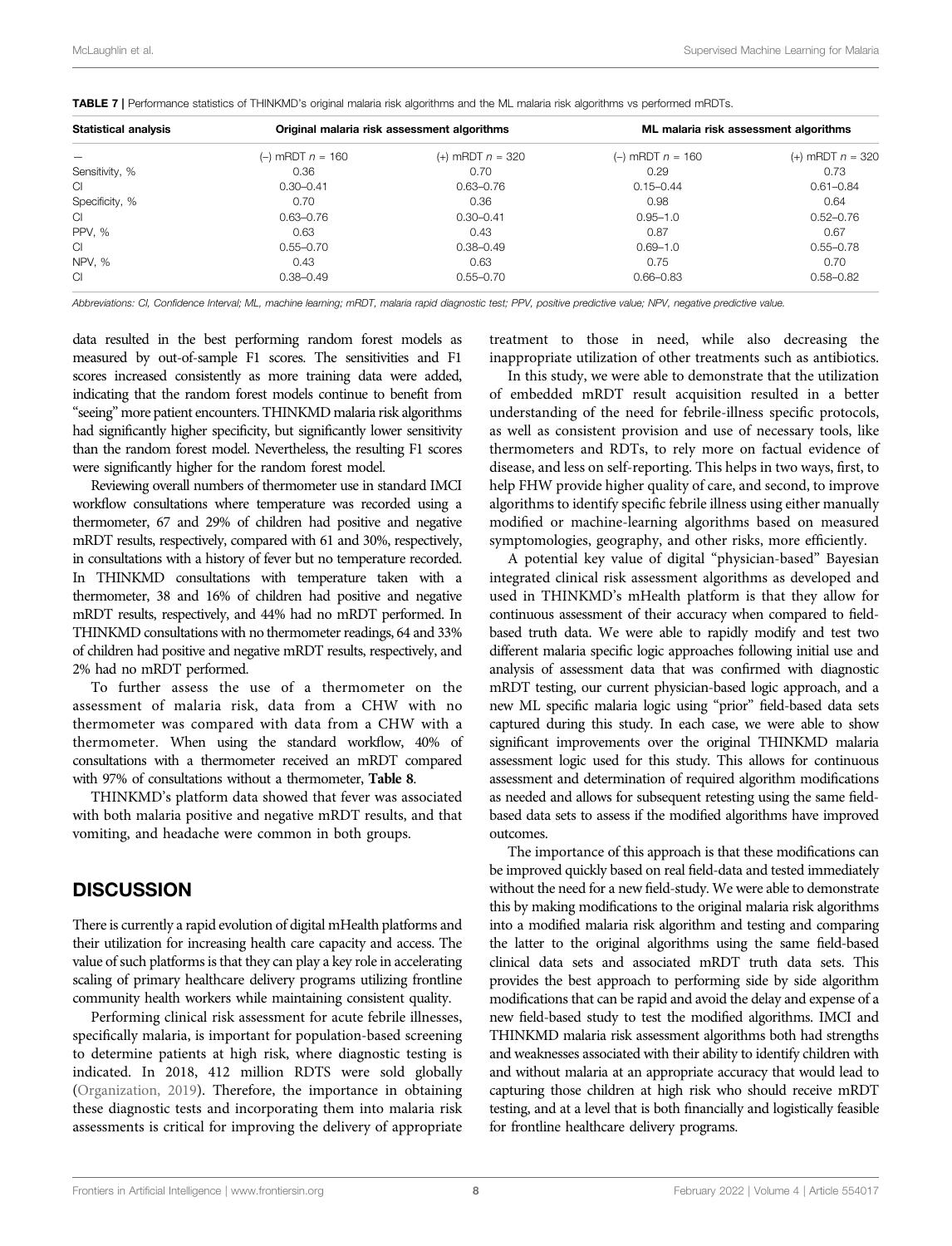|                               | No thermometer assessment,<br>$n = 64$ | Thermometer assessments,<br>$n = 90$ |
|-------------------------------|----------------------------------------|--------------------------------------|
| PPV                           | 66%                                    | 50%                                  |
| <b>NPV</b>                    | 55%                                    | 91%                                  |
| Sensitivity                   | 88%                                    | 65%                                  |
| Specificity                   | 23%                                    | 53%                                  |
| Total (+) mRDT                | 40 assessments, 62%                    | 20 assessments, 15%                  |
| Total (-) mRDT                | 22 assessments, 34%                    | 16 assessments, 10%                  |
| <b>Total Not Administered</b> | 2 assessments, 3%                      | 54 assessments, 75%                  |

<span id="page-8-0"></span>TABLE 8 | Comparison of THINKMD predictive statistics for a Community Health Worker (CHW) with dominant use and a CHW with low use of a thermometer.

Abbreviations: CHW, community health worker; mRDT, malaria rapid diagnostic test; PPV, positive predictive value; NPV, negative predictive value.

The development of ML based clinical risk assessment algorithms has significant potential with respect to discerning different disease risk for acute febrile illnesses where clinical data elements have a high degree of overlap, and diagnostic testing for all the possible etiologies is expensive and not universally available. It is critical to utilize an approach that can incorporate supervised ML statistical learning methods that have as its foundation proven clinical validated algorithms that can utilize field-based clinical data, assessment data and fieldtruth confirmatory diagnostic data. The current THINKMD integrated clinical assessment algorithms were designed to be modified as described above as well as to be utilized for developing new ML based clinical assessment algorithms. In this study, we were able to develop new supervised ML malaria risk assessment algorithms using this approach that in many respects significantly improved the quality of the clinical assessments. The additional value of this approach is that each assessment can be analyzed specifically on how each was generated and how each clinical data element contributed. This allows for specific clinical review of the new ML based algorithms and how they differ from the ones that were used for training. Of importance for this study was that this was accomplished using a small data set of 555 clinical assessments and 480 administered mRDTs.

One major challenge in the approach to febrile illness is that the presentation of fever, whether self-reported or measured, is expected to result in antimicrobial prescription, by both health workers and caregivers, even if it is not appropriate. As IMCI is not clear in identifying those who do not need antibiotics, health workers are deferring to provide antibiotics independent of mRDT results. In one study, artemisinin-based combination therapies (ACTs) prescribed singly or in combination with an antibiotic occurred in 98.7, 18.5 and 25.8% of patients with a positive test, negative test and those not tested, respectively [\(Unitaid, 2018](#page-10-2)). The improvement of frontline acute febrile risk assessments, such as malaria, have the potential to reduce antimicrobial resistance through more accurate diagnosis and appropriate antimicrobial stewardship. Consistent with WHO recommendation, in 2011, Nigeria updated the National Malaria Treatment Guidelines to reflect WHO's test-and-treat policy for malaria. While this resulted in more targeted use of ACTs inadvertently, in many countries an overuse of antibiotics could be observed in malaria negative patients [\(Hopkins et al., 2017\)](#page-9-10).

The current work suggests that even during access shortages to mRDTs, using the improved malaria risk assessment algorithm, health workers will be able to complete a more accurate assessment and provide more appropriate treatment.

## LIMITATIONS

There were confounding variables to the analysis of malaria risk assessment and mRDT analysis that may influence the results. First, not all CHW were equipped with thermometers ( $n = 2$  of 7). As fever was the driving data point for IMCI malaria-risk, this fact had great influence on PPV/NPV of both IMCI and THINKMD malaria risk assessments and subsequent mRDT administration. Secondly, IMCI thresholds for "malaria risk" were used in the THINKMD mHealth platform to trigger the mRDT panels and determine if an mRDT would be administered (history of fever, axillary temperature above 37.5°C); children who were deemed by IMCI guidelines to not have a "risk of malaria" did not receive an mRDT to confirm this assessment. Additionally, as with all diagnostic tests, mRDTs have false positives and false negatives. Given the increased reliance on mRDTs for making clinical decisions, we chose to use them as the ground truth for evaluating the various diagnostic approaches considered in our analysis. However, future work should focus on the agreement (or lack thereof) between mRDT, symptom-based assessment, PCR, and bloodsmear-microscopy-based diagnoses.

Of note is that our current malaria logic was tested in predominately low risk regions with physicians as the gold standard in 1,000 patient encounter in five different countries and correlated 90% of the time with a local physician's assessment ([Finette et al., 2019\)](#page-9-6). The data shown above provides evidence that physician/frontline health professionals and worker assessments for malaria, without the support of mRDTs has significant limitations. For this study, we cannot conclude that if physicians were assessing malaria and using mRDTs that they would correlate with THINKMD's malaria risk assessment, as this portion of the study was not performed. As a result of the malaria risk assessment and mRDT data acquired in this study, THINKMD can review these findings and make modifications to its malaria specific logic in order to improve all the key clinical assessment parameters, based on the Who's 2010 high and low malaria risk guidelines stating the need to "improve the rational use of ACTs, all suspected cases of malaria should have a parasitological confirmation before treatment.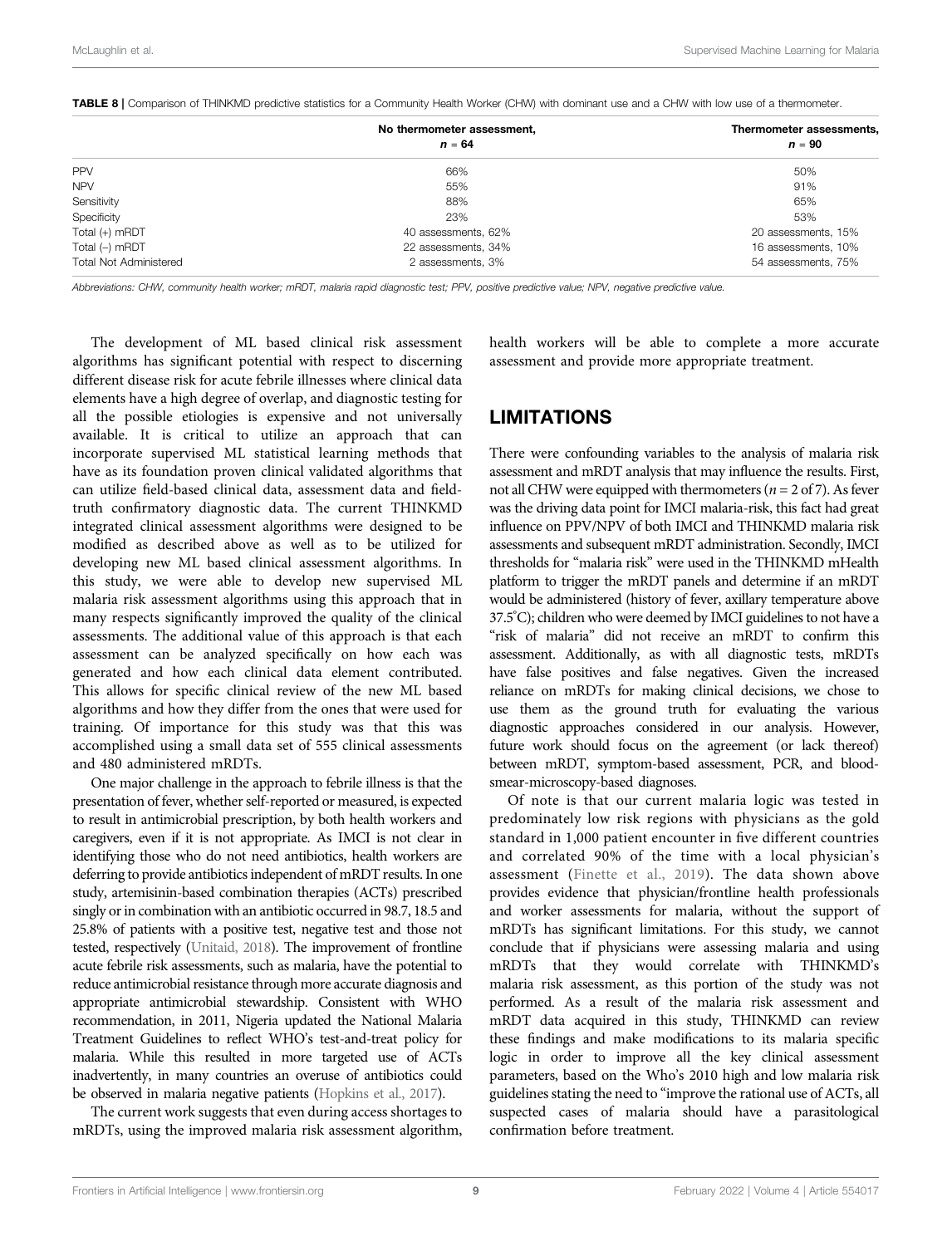### **CONCLUSION**

This study demonstrates that integrated clinical digital algorithms such as those used in the THINKMD mHealth platform can be modified and quickly tested using previously acquired field-based clinical data elements and diagnostic truth data such as mRDTs. The ability to rapidly develop better mHealth logic, without requiring new large-scale field-based study testing is novel and could prove extremely valuable for developing high quality frontline point-of-care clinical assessment platform for complex clinical conditions and disease. This approach can also be used to develop new supervised ML based clinical risk assessment algorithms as well, which in the long-term will likely prove to be much more valuable in performing population risk assessments for complex diseases such as respiratory distress/pneumonia, sepsis and differentiating risk potential for a wide variety of acute febrile illnesses.

### DATA AVAILABILITY STATEMENT

The raw data supporting the conclusion of this article will be made available by the authors, without undue reservation.

#### ETHICS STATEMENT

The studies involving human participants were reviewed and approved by the CHRMS-UVM, United States and MOH, Kano State, Nigera. Written informed consent from the participant's legal guardian/next of kin was not required to participate in this study in accordance with the national legislation and the institutional requirements.

#### AUTHOR CONTRIBUTIONS

FIND, eHA, and THINKMD contributed to the conception and design of the study; FIND was responsible for the provision of

#### **REFERENCES**

- <span id="page-9-8"></span><span id="page-9-6"></span>Breiman, L. (2001). Random forest. Machine Learn. 45, 5–32. doi[:10.1023/a:1010933404324](https://doi.org/10.1023/a:1010933404324) Finette, B. A., Mclaughlin, M., Scarpino, S. V., Canning, J., Grunauer, M., Teran,
- E., et al. (2019). Development and Initial Validation of a Frontline Health Worker mHealth Assessment Platform (MEDSINC) for Children 2- 60 Months of Age. Am. J. Trop. Med. Hyg. 100, 1556–1565. doi:[10.4269/](https://doi.org/10.4269/ajtmh.18-0869) [ajtmh.18-0869](https://doi.org/10.4269/ajtmh.18-0869)
- <span id="page-9-1"></span>Fund, N. B. O. S. N. a. U. N. C. S. (2017). Multiple Indicator Cluster Survey 2016-17, Survey Findings Report. Abuja, Nigeria: National Bureau of Statistics and United Nations Children's Fund.
- <span id="page-9-2"></span>Gera, T., Shah, D., Garner, P., Richardson, M., and Sachdev, H. S. (2016). Integrated Management of Childhood Illness (IMCI) Strategy for Children under Five. London, United Kingdom: Cochrane Database Syst Rev, CD010123.
- <span id="page-9-10"></span>Hopkins, H., Bruxvoort, K. J., Cairns, M. E., Chandler, C. I. R., Leurent, B., Ansah, E. K., et al. (2017). Impact of Introduction of Rapid Diagnostic Tests for Malaria on

mRDTs, and check ins with field staff throughout the study; eHA lead the training and coordination efforts of CHWs, provided oversight of work throughout the study, and completed data collection; FIND, THINKMD and NSI performed statistical analysis; NSI focused their efforts on the ML algorithm development; THINKMD wrote the first draft of the manuscript and takes responsibility to ensure that the submission adheres to all journal requirements. All authors contributed to the manuscript review, revision and approval of this submitted version. The corresponding author takes responsibility for all communications associated with this manuscript throughout peer review and during publication and is available post-publication to respond to inquiries or critiques.

#### FUNDING

This work was supported by a grant by the Fondation Botnar and the Global Antimicrobial Resistance Innovation Fund (GAMRIF), a United Kingdom aid programme. The funders had no role in the study design, collection, analysis, interpretation of data, or the writing of the manuscript.

#### <span id="page-9-9"></span>ACKNOWLEDGMENTS

Research partners would like to express sincere gratitude to the Community Health Workers, children and families who participated in this study. This study would not have been possible without their dedication and willingness to contribute. Thank you all.

#### SUPPLEMENTARY MATERIAL

The Supplementary Material for this article can be found online at: [https://www.frontiersin.org/articles/10.3389/frai.2021.554017/](https://www.frontiersin.org/articles/10.3389/frai.2021.554017/full#supplementary-material) [full#supplementary-material](https://www.frontiersin.org/articles/10.3389/frai.2021.554017/full#supplementary-material)

Antibiotic Prescribing: Analysis of Observational and Randomised Studies in Public and Private Healthcare Settings. BMJ 356, j1054. doi:[10.1136/bmj.j1054](https://doi.org/10.1136/bmj.j1054)

- <span id="page-9-4"></span>Johansson, E. W., Kitutu, F. E., Mayora, C., Awor, P., Peterson, S. S., Wamani, H., et al. (2016). It Could Be Viral but You Don't Know, You Have Not Diagnosed it: Health Worker Challenges in Managing Non-malaria Paediatric Fevers in the Low Transmission Area of Mbarara District, Uganda. Malar. J. 15, 197. doi[:10.1186/s12936-016-1257-y](https://doi.org/10.1186/s12936-016-1257-y)
- <span id="page-9-7"></span>Liaw, A., and Wiener, M. (2002). Classification and Regression by randdom Forest. R. News 2, 18–22. [http://CRAN.R-project.org/doc/Rnews/.](http://CRAN.R-project.org/doc/Rnews/)
- <span id="page-9-3"></span>Mokuolu, O. A., Ntadom, G. N., Ajumobi, O. O., Alero, R. A., Wammanda, R. D., Adedoyin, O. T., et al. (2016). Status of the Use and Compliance with Malaria Rapid Diagnostic Tests in Formal Private Health Facilities in Nigeria. Malar. J. 15, 4. doi:[10.1186/s12936-015-1064-x](https://doi.org/10.1186/s12936-015-1064-x)
- <span id="page-9-5"></span>Obermeyer, Z., and Emanuel, E. J. (2016). Predicting the Future - Big Data, Machine Learning, and Clinical Medicine. N. Engl. J. Med. 375, 1216–1219. doi[:10.1056/nejmp1606181](https://doi.org/10.1056/nejmp1606181)
- <span id="page-9-0"></span>Observatory, S. M. (2017). Nigeria: Distribtuion of Malaria Cases [Online]. Available at:<https://www.severemalaria.org/countries/nigeria>.